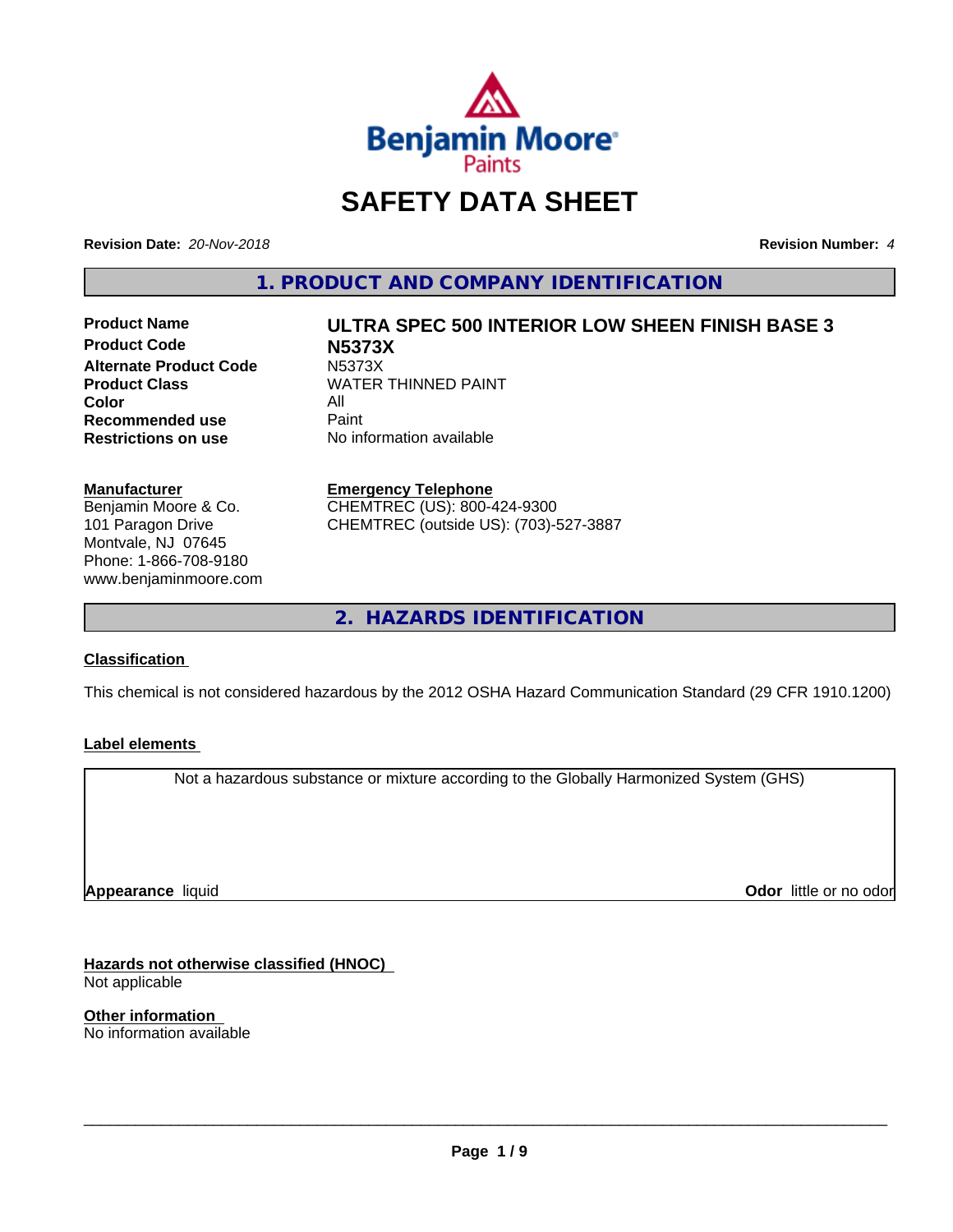# **3. COMPOSITION INFORMATION ON COMPONENTS**

| <b>Chemical name</b> | <b>CAS No.</b> | Weight-% |
|----------------------|----------------|----------|
| Limestone            | 1317-65-3      |          |
| Nepheline svenite    | 37244-96-5     |          |
| Titanium dioxide     | 13463-67-7     |          |
| Kaolin, calcined     | 92704-41-1     |          |

|                                                  | 4. FIRST AID MEASURES                                                                                    |
|--------------------------------------------------|----------------------------------------------------------------------------------------------------------|
| <b>General Advice</b>                            | No hazards which require special first aid measures.                                                     |
| <b>Eye Contact</b>                               | Rinse thoroughly with plenty of water for at least 15 minutes and consult a<br>physician.                |
| <b>Skin Contact</b>                              | Wash off immediately with soap and plenty of water while removing all<br>contaminated clothes and shoes. |
| <b>Inhalation</b>                                | Move to fresh air. If symptoms persist, call a physician.                                                |
| Ingestion                                        | Clean mouth with water and afterwards drink plenty of water. Consult a physician<br>if necessary.        |
| <b>Most Important</b><br><b>Symptoms/Effects</b> | None known.                                                                                              |
| <b>Notes To Physician</b>                        | Treat symptomatically.                                                                                   |

**5. FIRE-FIGHTING MEASURES**

| <b>Suitable Extinguishing Media</b>                                              | Use extinguishing measures that are appropriate to local<br>circumstances and the surrounding environment.                                   |
|----------------------------------------------------------------------------------|----------------------------------------------------------------------------------------------------------------------------------------------|
| <b>Protective Equipment And Precautions For</b><br><b>Firefighters</b>           | As in any fire, wear self-contained breathing apparatus<br>pressure-demand, MSHA/NIOSH (approved or equivalent)<br>and full protective gear. |
| <b>Specific Hazards Arising From The Chemical</b>                                | Closed containers may rupture if exposed to fire or<br>extreme heat.                                                                         |
| <b>Sensitivity To Mechanical Impact</b>                                          | No.                                                                                                                                          |
| <b>Sensitivity To Static Discharge</b>                                           | No.                                                                                                                                          |
| <b>Flash Point Data</b><br>Flash Point (°F)<br>Flash Point (°C)<br><b>Method</b> | Not applicable<br>Not applicable<br>Not applicable                                                                                           |
| <b>Flammability Limits In Air</b>                                                |                                                                                                                                              |
| Lower flammability limit:                                                        | Not applicable                                                                                                                               |
|                                                                                  |                                                                                                                                              |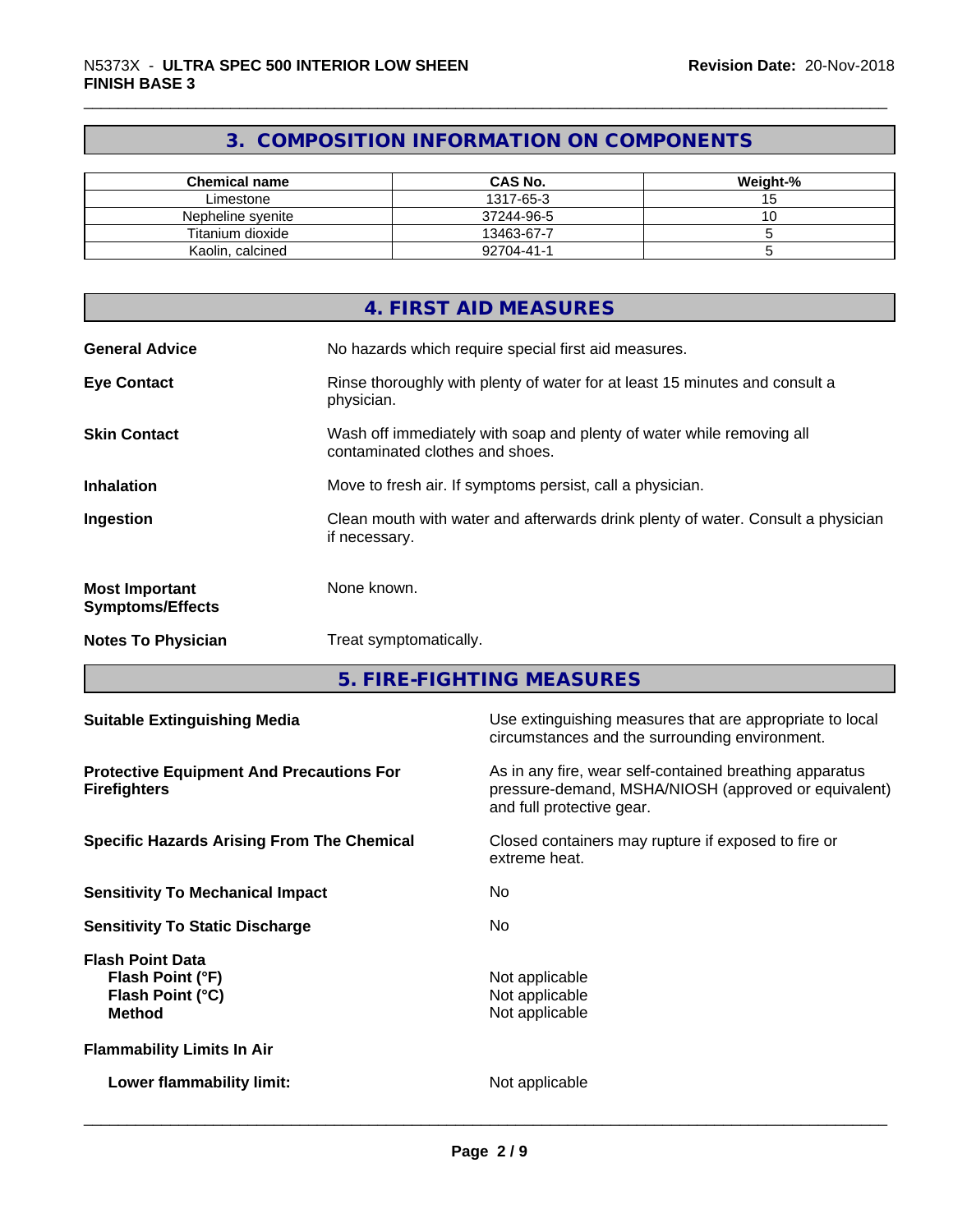# **Upper flammability limit:** Not applicable **NFPA Health:** 1 **Flammability:** 0 **Instability:** 0 **Special:** Not Applicable

- **NFPA Legend** 0 - Not Hazardous
- 1 Slightly
- 2 Moderate
- 3 High
- 4 Severe

*The ratings assigned are only suggested ratings, the contractor/employer has ultimate responsibilities for NFPA ratings where this system is used.*

*Additional information regarding the NFPA rating system is available from the National Fire Protection Agency (NFPA) at www.nfpa.org.*

# **6. ACCIDENTAL RELEASE MEASURES**

| <b>Personal Precautions</b>                                                                                                            | Avoid contact with skin, eyes and clothing. Ensure adequate ventilation.                                                                                                         |  |
|----------------------------------------------------------------------------------------------------------------------------------------|----------------------------------------------------------------------------------------------------------------------------------------------------------------------------------|--|
| <b>Other Information</b>                                                                                                               | Prevent further leakage or spillage if safe to do so.                                                                                                                            |  |
| <b>Environmental precautions</b>                                                                                                       | See Section 12 for additional Ecological Information.                                                                                                                            |  |
| Soak up with inert absorbent material. Sweep up and shovel into suitable<br><b>Methods for Cleaning Up</b><br>containers for disposal. |                                                                                                                                                                                  |  |
|                                                                                                                                        | 7. HANDLING AND STORAGE                                                                                                                                                          |  |
| Handling                                                                                                                               | Avoid contact with skin, eyes and clothing. Avoid breathing vapors, spray mists or<br>sanding dust. In case of insufficient ventilation, wear suitable respiratory<br>equipment. |  |
| <b>Storage</b>                                                                                                                         | Keep container tightly closed. Keep out of the reach of children.                                                                                                                |  |

**Incompatible Materials** No information available

# **8. EXPOSURE CONTROLS/PERSONAL PROTECTION**

# **Exposure Limits**

| <b>Chemical name</b> | <b>ACGIH TLV</b>           | <b>OSHA PEL</b>          |
|----------------------|----------------------------|--------------------------|
| Limestone            | N/E                        | 15 mg/m $3$ - TWA        |
|                      |                            | $5 \text{ mg/m}^3$ - TWA |
| Titanium dioxide     | 10 mg/m <sup>3</sup> - TWA | 15 mg/m $3$ - TWA        |

## **Legend**

ACGIH - American Conference of Governmental Industrial Hygienists Exposure Limits OSHA - Occupational Safety & Health Administration Exposure Limits N/E - Not Established

**Engineering Measures** Ensure adequate ventilation, especially in confined areas.

 $\overline{\phantom{a}}$  ,  $\overline{\phantom{a}}$  ,  $\overline{\phantom{a}}$  ,  $\overline{\phantom{a}}$  ,  $\overline{\phantom{a}}$  ,  $\overline{\phantom{a}}$  ,  $\overline{\phantom{a}}$  ,  $\overline{\phantom{a}}$  ,  $\overline{\phantom{a}}$  ,  $\overline{\phantom{a}}$  ,  $\overline{\phantom{a}}$  ,  $\overline{\phantom{a}}$  ,  $\overline{\phantom{a}}$  ,  $\overline{\phantom{a}}$  ,  $\overline{\phantom{a}}$  ,  $\overline{\phantom{a}}$ 

# **Personal Protective Equipment**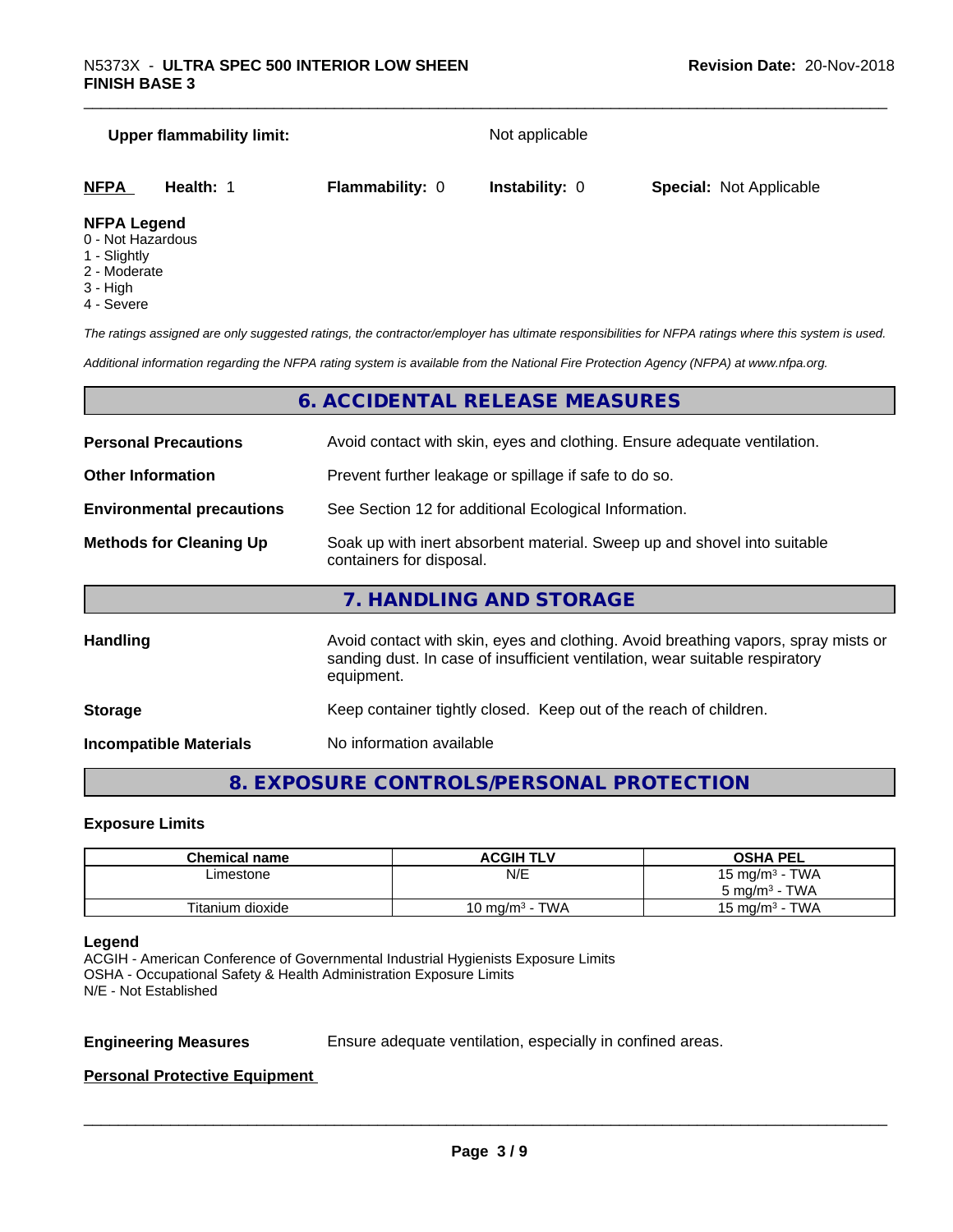| <b>Eye/Face Protection</b>    | Safety glasses with side-shields.                                        |
|-------------------------------|--------------------------------------------------------------------------|
| <b>Skin Protection</b>        | Protective gloves and impervious clothing.                               |
| <b>Respiratory Protection</b> | In case of insufficient ventilation wear suitable respiratory equipment. |
| <b>Hygiene Measures</b>       | Avoid contact with skin, eyes and clothing. Remove and wash contaminated |

clothing before re-use. Wash thoroughly after handling.

# **9. PHYSICAL AND CHEMICAL PROPERTIES**

**Appearance** liquid **Odor** little or no odor **Odor Threshold No information available No information available Density (Ibs/gal)** 10.1 - 10.5 **Specific Gravity** 1.21 - 1.26 **pH** No information available **Viscosity (cps)** No information available **Solubility(ies)** No information available **Water solubility Water solubility Water solubility Water solubility Water solubility Water solution Evaporation Rate No information available No information available Vapor pressure @20 °C (kPa)** No information available **Vapor density No information available Wt. % Solids** 45 - 55 **Vol. % Solids** 35 - 45 **Wt. % Volatiles** 45 - 55 **Vol. % Volatiles** 55 - 65 **VOC Regulatory Limit (g/L)** 0 **Boiling Point (°F)** 212 **Boiling Point (°C)** 100 **Freezing Point (°F)** 32 **Freezing Point (°C)** 0 **Flash Point (°F)**<br> **Flash Point (°C)**<br> **Flash Point (°C)**<br> **Point (°C) Flash Point (°C) Method** Not applicable **Flammability (solid, gas)** Not applicable **Upper flammability limit:** Not applicable **Lower flammability limit:** Not applicable **Autoignition Temperature (°F)** No information available **Autoignition Temperature (°C)** No information available **Decomposition Temperature (°F)**<br> **Decomposition Temperature (°C)**<br>
No information available **Decomposition Temperature (°C)**<br>Partition coefficient

**No information available** 

# **10. STABILITY AND REACTIVITY**

| <b>Reactivity</b>             | Not Applicable                           |
|-------------------------------|------------------------------------------|
| <b>Chemical Stability</b>     | Stable under normal conditions.          |
| <b>Conditions to avoid</b>    | Prevent from freezing.                   |
| <b>Incompatible Materials</b> | No materials to be especially mentioned. |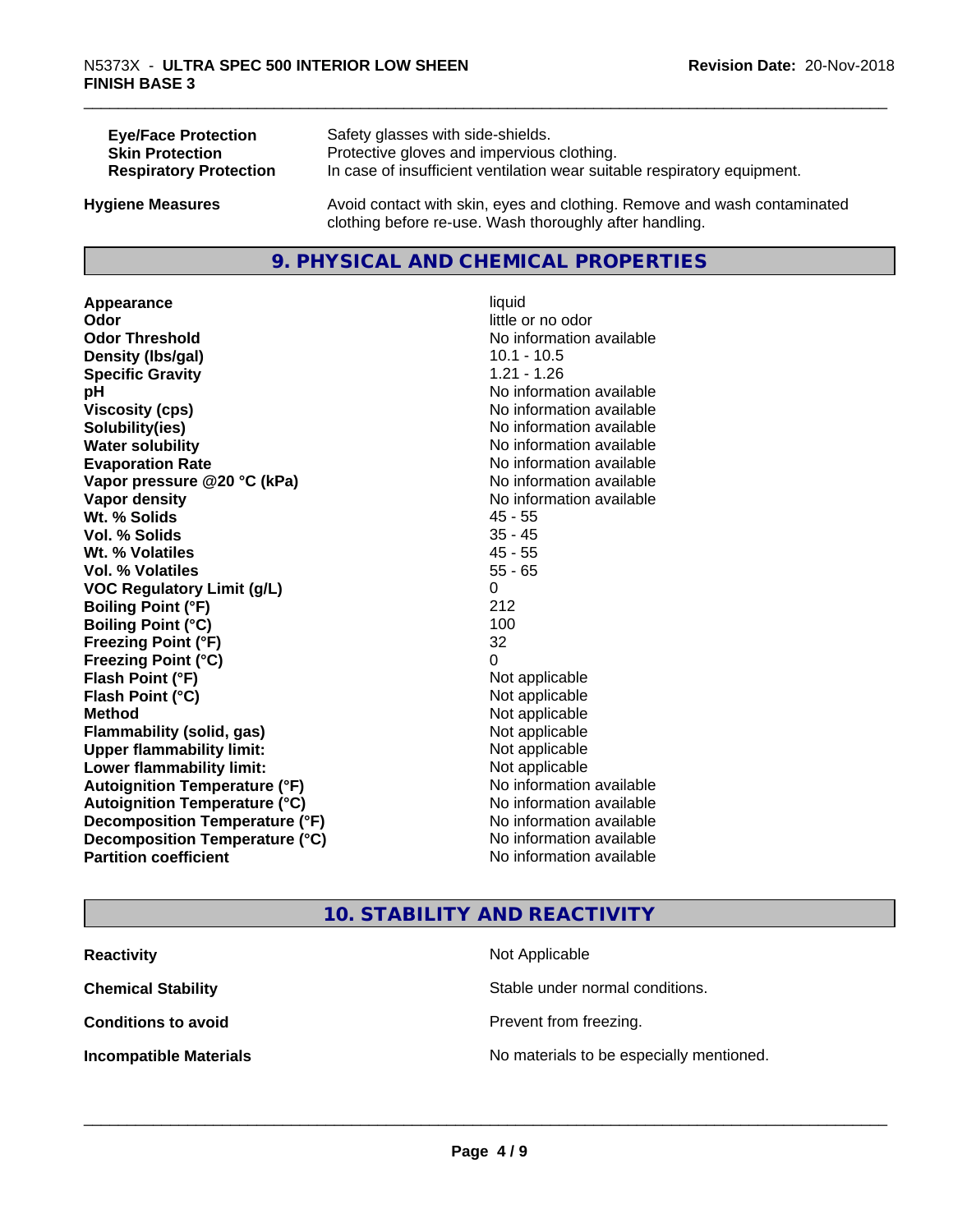| <b>FINISH BASE 3</b>                                                                                                                                                                                                                            |                                                                                                                                                                                                                                                                                                                                           |  |
|-------------------------------------------------------------------------------------------------------------------------------------------------------------------------------------------------------------------------------------------------|-------------------------------------------------------------------------------------------------------------------------------------------------------------------------------------------------------------------------------------------------------------------------------------------------------------------------------------------|--|
| <b>Hazardous Decomposition Products</b>                                                                                                                                                                                                         | None under normal use.                                                                                                                                                                                                                                                                                                                    |  |
| <b>Possibility of hazardous reactions</b>                                                                                                                                                                                                       | None under normal conditions of use.                                                                                                                                                                                                                                                                                                      |  |
|                                                                                                                                                                                                                                                 | 11. TOXICOLOGICAL INFORMATION                                                                                                                                                                                                                                                                                                             |  |
| <b>Product Information</b>                                                                                                                                                                                                                      |                                                                                                                                                                                                                                                                                                                                           |  |
| Information on likely routes of exposure                                                                                                                                                                                                        |                                                                                                                                                                                                                                                                                                                                           |  |
| <b>Principal Routes of Exposure</b>                                                                                                                                                                                                             | Eye contact, skin contact and inhalation.                                                                                                                                                                                                                                                                                                 |  |
| <b>Acute Toxicity</b>                                                                                                                                                                                                                           |                                                                                                                                                                                                                                                                                                                                           |  |
| <b>Product Information</b>                                                                                                                                                                                                                      | No information available                                                                                                                                                                                                                                                                                                                  |  |
|                                                                                                                                                                                                                                                 | Symptoms related to the physical, chemical and toxicological characteristics                                                                                                                                                                                                                                                              |  |
| <b>Symptoms</b>                                                                                                                                                                                                                                 | No information available                                                                                                                                                                                                                                                                                                                  |  |
|                                                                                                                                                                                                                                                 | Delayed and immediate effects as well as chronic effects from short and long-term exposure                                                                                                                                                                                                                                                |  |
| Eye contact<br><b>Skin contact</b><br>Inhalation<br>Ingestion<br><b>Sensitization</b><br><b>Neurological Effects</b>                                                                                                                            | May cause slight irritation.<br>Substance may cause slight skin irritation. Prolonged or repeated contact may dry<br>skin and cause irritation.<br>May cause irritation of respiratory tract.<br>Ingestion may cause gastrointestinal irritation, nausea, vomiting and diarrhea.<br>No information available<br>No information available. |  |
| <b>Mutagenic Effects</b><br><b>Reproductive Effects</b><br><b>Developmental Effects</b><br><b>Target organ effects</b><br><b>STOT - single exposure</b><br><b>STOT - repeated exposure</b><br>Other adverse effects<br><b>Aspiration Hazard</b> | No information available.<br>No information available.<br>No information available.<br>No information available.<br>No information available.<br>No information available.<br>No information available.<br>No information available                                                                                                       |  |
|                                                                                                                                                                                                                                                 |                                                                                                                                                                                                                                                                                                                                           |  |

# **Numerical measures of toxicity**

**The following values are calculated based on chapter 3.1 of the GHS document**

**ATEmix (oral)** 87525 mg/kg

## **Component Information**

Titanium dioxide LD50 Oral: > 10000 mg/kg (Rat)

# **Carcinogenicity**

*The information below indicateswhether each agency has listed any ingredient as a carcinogen:.*

| Chemical<br>name | ADO<br>A<br>IAIN               | <b>NTP</b><br>. | $\sim$ u $\prime$<br>,<br>אווטט |
|------------------|--------------------------------|-----------------|---------------------------------|
|                  | . .<br>クロ<br>Human<br>Possible |                 | .00107<br>Listeu                |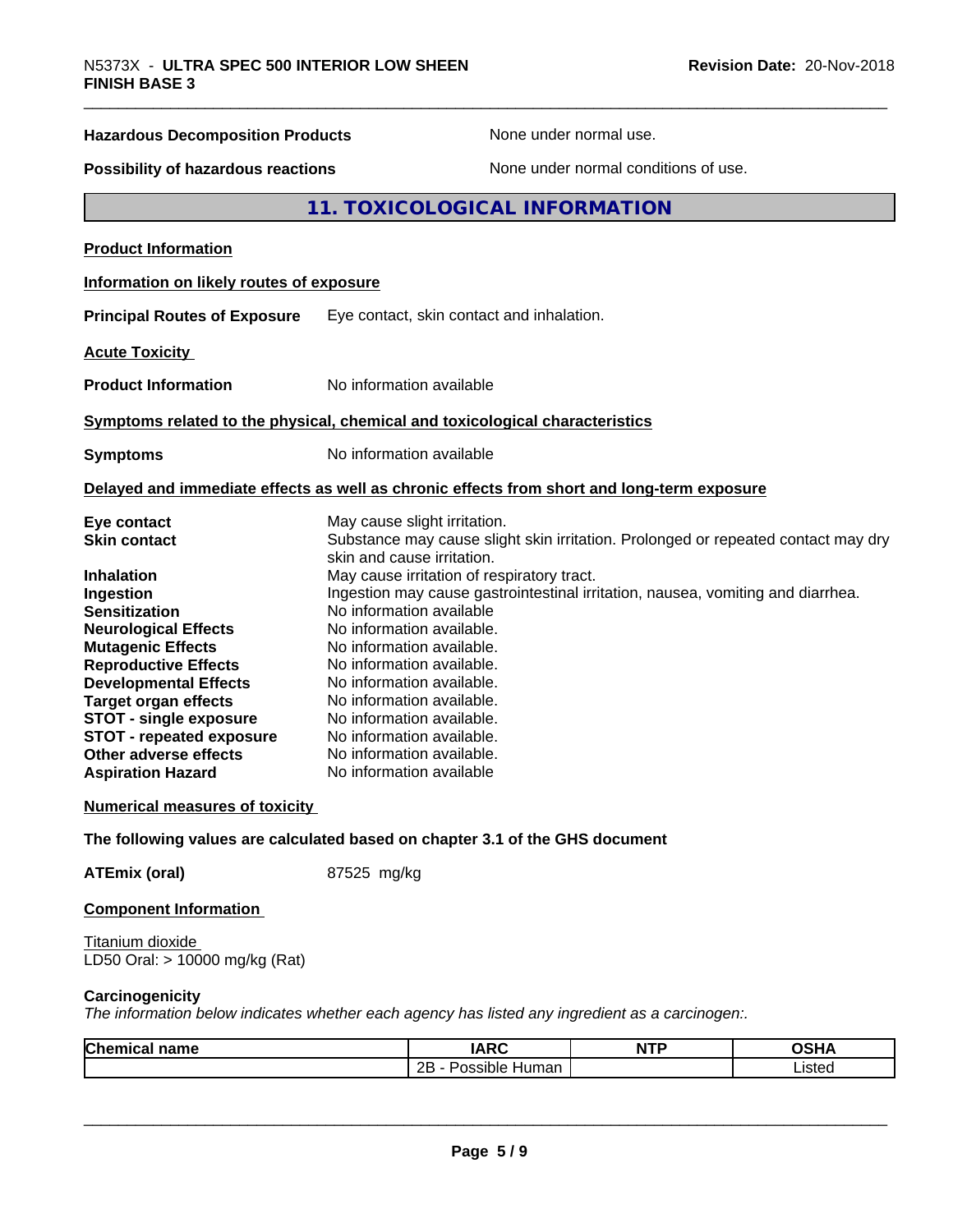# \_\_\_\_\_\_\_\_\_\_\_\_\_\_\_\_\_\_\_\_\_\_\_\_\_\_\_\_\_\_\_\_\_\_\_\_\_\_\_\_\_\_\_\_\_\_\_\_\_\_\_\_\_\_\_\_\_\_\_\_\_\_\_\_\_\_\_\_\_\_\_\_\_\_\_\_\_\_\_\_\_\_\_\_\_\_\_\_\_\_\_\_\_ N5373X - **ULTRA SPEC <sup>500</sup> INTERIOR LOW SHEEN FINISH BASE 3**

| -<br>dioxide<br>---<br>шл<br>1 L c |  |  |
|------------------------------------|--|--|

• Although IARC has classified titanium dioxide as possibly carcinogenic to humans (2B), their summary concludes: "No significant exposure to titanium dioxide is thought to occur during the use of products in which titanium dioxide is bound to other materials, such as paint."

## **Legend**

IARC - International Agency for Research on Cancer NTP - National Toxicity Program OSHA - Occupational Safety & Health Administration

**12. ECOLOGICAL INFORMATION**

# **Ecotoxicity Effects**

The environmental impact of this product has not been fully investigated.

# **Product Information**

# **Acute Toxicity to Fish**

No information available

# **Acute Toxicity to Aquatic Invertebrates**

No information available

# **Acute Toxicity to Aquatic Plants**

No information available

## **Persistence / Degradability**

No information available.

## **Bioaccumulation**

No information available.

## **Mobility in Environmental Media**

No information available.

# **Ozone**

No information available

## **Component Information**

## **Acute Toxicity to Fish**

Titanium dioxide  $LC50:$  > 1000 mg/L (Fathead Minnow - 96 hr.)

## **Acute Toxicity to Aquatic Invertebrates**

No information available

# **Acute Toxicity to Aquatic Plants**

No information available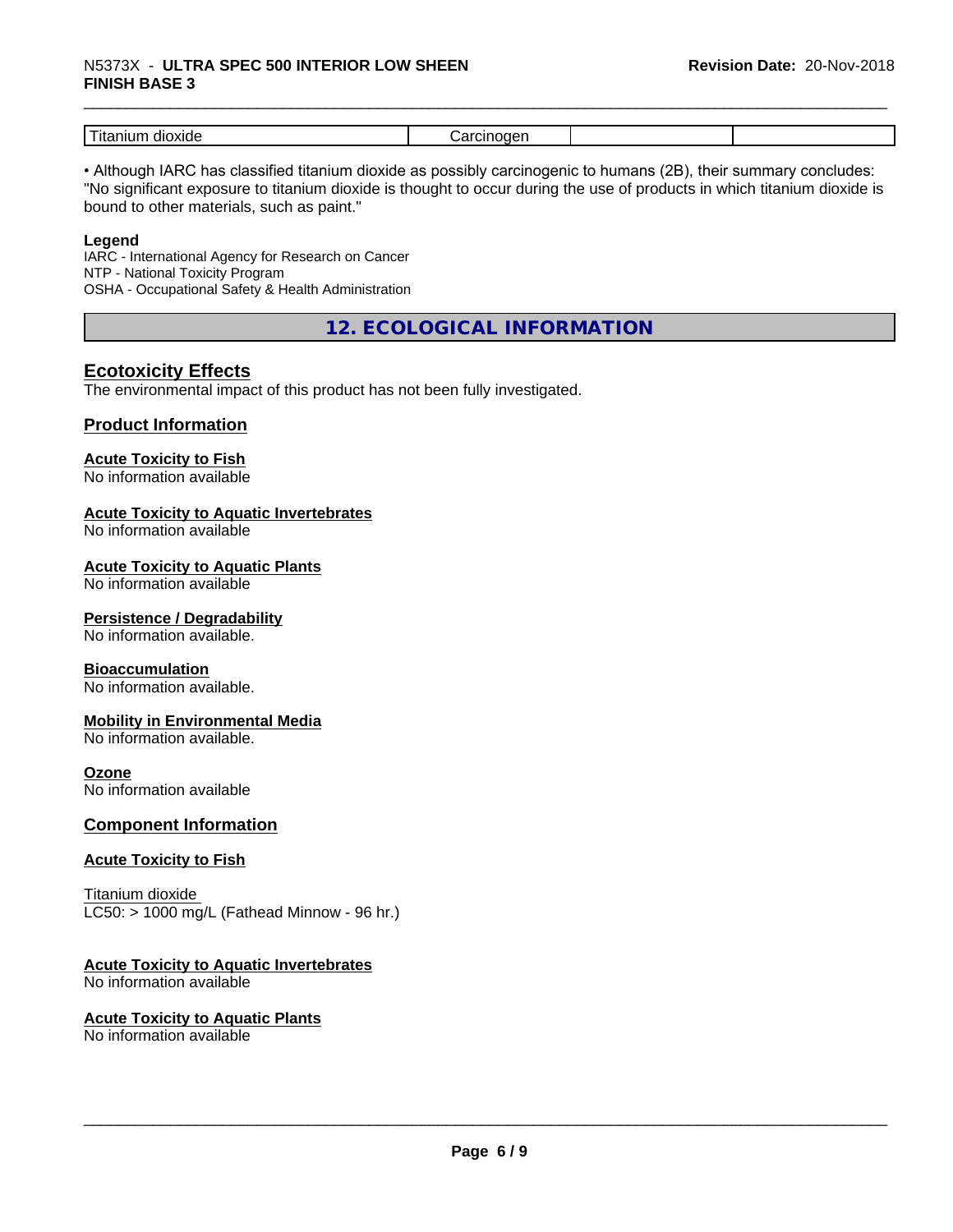|                              | 13. DISPOSAL CONSIDERATIONS                                                                                                                                                                                               |
|------------------------------|---------------------------------------------------------------------------------------------------------------------------------------------------------------------------------------------------------------------------|
| <b>Waste Disposal Method</b> | Dispose of in accordance with federal, state, and local regulations. Local<br>requirements may vary, consult your sanitation department or state-designated<br>environmental protection agency for more disposal options. |
|                              | 14. TRANSPORT INFORMATION                                                                                                                                                                                                 |
| <b>DOT</b>                   | Not regulated                                                                                                                                                                                                             |
| <b>ICAO/IATA</b>             | Not regulated                                                                                                                                                                                                             |
| <b>IMDG / IMO</b>            | Not regulated                                                                                                                                                                                                             |
|                              | <b>15. REGULATORY INFORMATION</b>                                                                                                                                                                                         |

# **International Inventories**

| <b>TSCA: United States</b> | Yes - All components are listed or exempt. |
|----------------------------|--------------------------------------------|
| <b>DSL: Canada</b>         | Yes - All components are listed or exempt. |

# **Federal Regulations**

#### **SARA 311/312 hazardous categorization**

| Acute health hazard               | Nο |
|-----------------------------------|----|
| Chronic Health Hazard             | N٥ |
| Fire hazard                       | N٥ |
| Sudden release of pressure hazard | N٥ |
| Reactive Hazard                   | Nο |

# **SARA 313**

Section 313 of Title III of the Superfund Amendments and Reauthorization Act of 1986 (SARA). This product contains a chemical or chemicals which are subject to the reporting requirements of the Act and Title 40 of the Code of Federal Regulations, Part 372:

*None*

**Clean Air Act,Section 112 Hazardous Air Pollutants (HAPs) (see 40 CFR 61)**

This product contains the following HAPs:

*None*

# **US State Regulations**

# **California Proposition 65**

**A** WARNING: Cancer and Reproductive Harm– www.P65warnings.ca.gov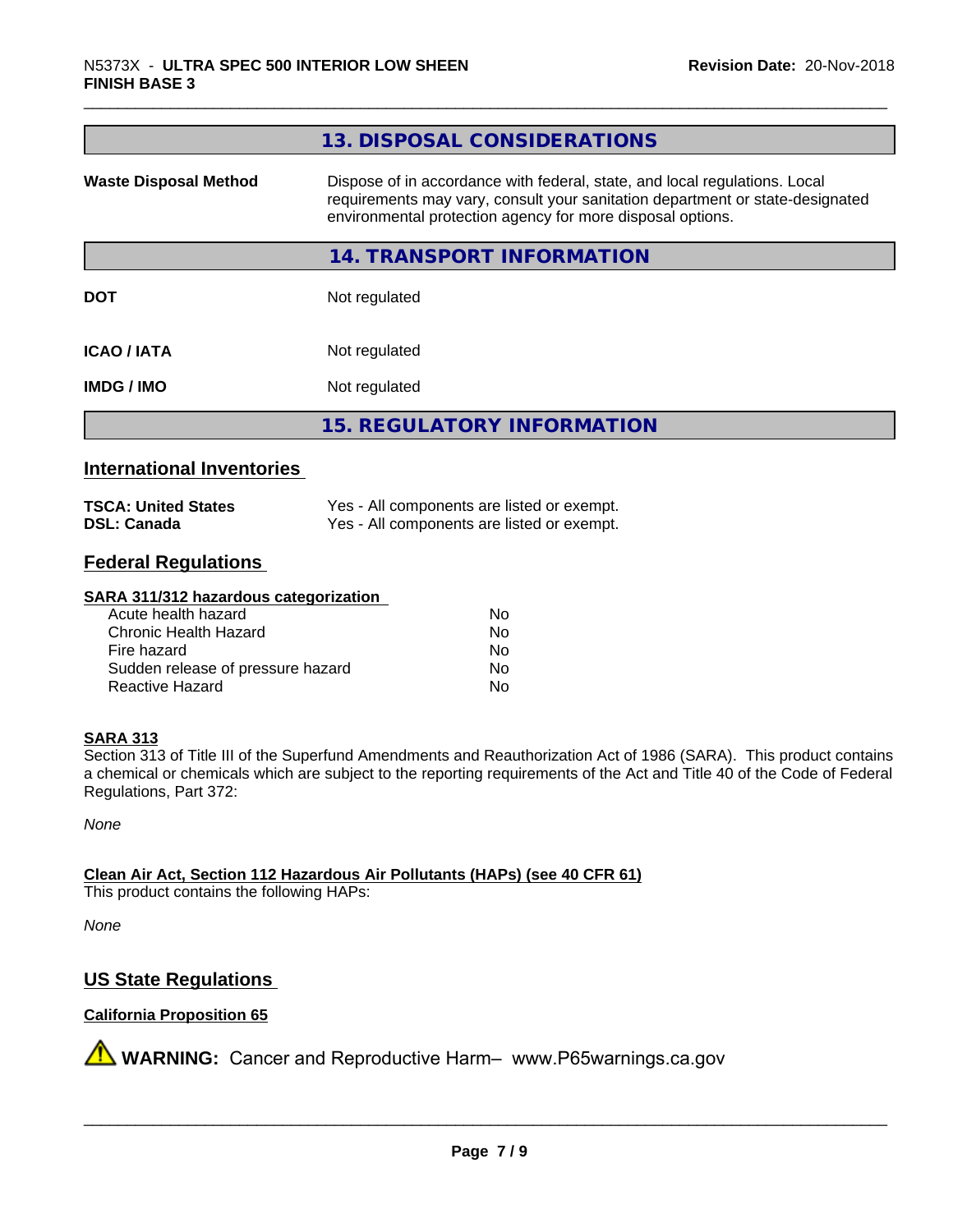# **State Right-to-Know**

| name<br>۱е                 | IVIO<br>пиэспэ | Jersey<br>Ne'<br>æ | svlvania |
|----------------------------|----------------|--------------------|----------|
| ∟imestone                  |                |                    |          |
| ÷.<br>dioxide<br>l itanium |                |                    |          |

#### **Legend**

X - Listed

| <b>16. OTHER INFORMATION</b>                                                                                                                                                                                                                                                              |                        |                      |                                                                                                                                               |  |  |
|-------------------------------------------------------------------------------------------------------------------------------------------------------------------------------------------------------------------------------------------------------------------------------------------|------------------------|----------------------|-----------------------------------------------------------------------------------------------------------------------------------------------|--|--|
| HMIS -<br>Health: 1                                                                                                                                                                                                                                                                       | <b>Flammability: 0</b> | <b>Reactivity: 0</b> | $PPE: -$                                                                                                                                      |  |  |
| <b>HMIS Legend</b><br>0 - Minimal Hazard<br>1 - Slight Hazard<br>2 - Moderate Hazard<br>3 - Serious Hazard<br>4 - Severe Hazard<br>* - Chronic Hazard<br>X - Consult your supervisor or S.O.P. for "Special" handling instructions.<br>present under the actual normal conditions of use. |                        |                      | Note: The PPE rating has intentionally been left blank. Choose appropriate PPE that will protect employees from the hazards the material will |  |  |

*Caution: HMISÒ ratings are based on a 0-4 rating scale, with 0 representing minimal hazards or risks, and 4 representing significant hazards or risks. Although HMISÒ ratings are not required on MSDSs under 29 CFR 1910.1200, the preparer, has chosen to provide them. HMISÒ ratings are to be used only in conjunction with a fully implemented HMISÒ program by workers who have received appropriate HMISÒ training. HMISÒ is a registered trade and service mark of the NPCA. HMISÒ materials may be purchased exclusively from J. J. Keller (800) 327-6868.*

 **WARNING!** If you scrape, sand, or remove old paint, you may release lead dust. LEAD IS TOXIC. EXPOSURE TO LEAD DUST CAN CAUSE SERIOUS ILLNESS, SUCH AS BRAIN DAMAGE, ESPECIALLY IN CHILDREN. PREGNANT WOMEN SHOULD ALSO AVOID EXPOSURE.Wear a NIOSH approved respirator to control lead exposure. Clean up carefully with a HEPA vacuum and a wet mop. Before you start, find out how to protect yourself and your family by contacting the National Lead Information Hotline at 1-800-424-LEAD or log on to www.epa.gov/lead.

| <b>Prepared By</b>      | <b>Product Stewardship Department</b><br>Benjamin Moore & Co.<br>101 Paragon Drive<br>Montvale, NJ 07645<br>800-225-5554 |
|-------------------------|--------------------------------------------------------------------------------------------------------------------------|
| <b>Revision Date:</b>   | 20-Nov-2018                                                                                                              |
| <b>Revision Summary</b> | Not available                                                                                                            |

#### Disclaimer

The information contained herein is presented in good faith and believed to be accurate as of the effective date shown above. This information is furnished without warranty of any kind. Employers should use this information only as a **supplement to other information gathered by them and must make independent determination of suitability and** completeness of information from all sources to assure proper use of these materials and the safety and health of employees. Any use of this data and information must be determined by the user to be in accordance with applicable